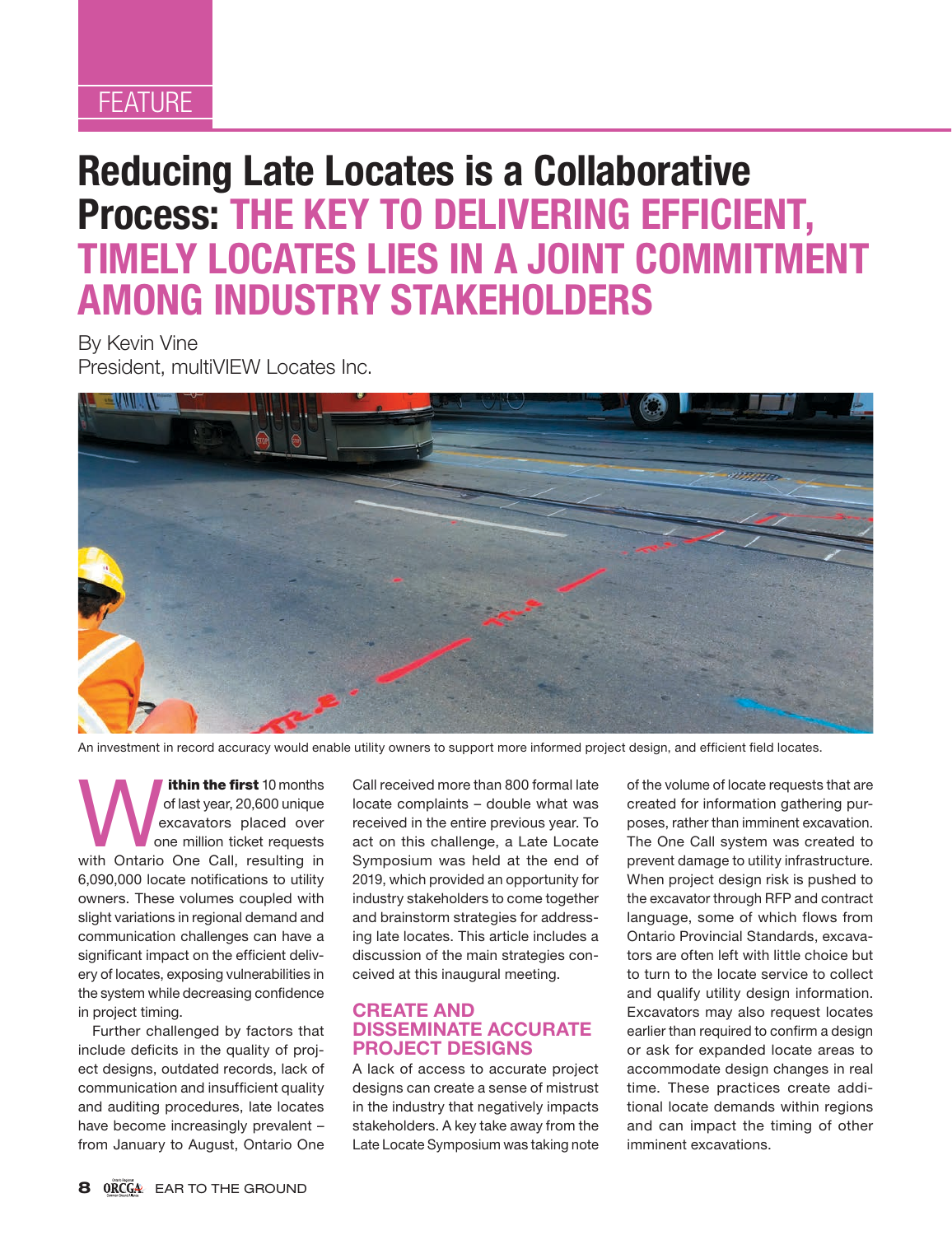Fostering an industry focus on accurate project designs is critical to removing unnecessary information gathering locate requests from the One Call system. If Subsurface Utility Engineering (SUE) were to be carried out for all major projects, particularly at the municipal and utility owner level, this would reduce project risk for excavators, allowing for sharper locate areas and a reduction in requests, while providing excavators with the information required to secure locates with accurate timelines.

Subsurface Utility Engineering is an engineering practice, governed by the CI/ASCE 38-02 standard, which provides a framework for establishing utility data integrity based on four Quality Levels (QL-D, QL-C, QL-B and QL-A). It provides a reliable method for accurately establishing the vertical and horizontal position of buried utilities. Utility conflicts can be identified at the outset, so that project designs can be modified as required. Deliverables typically include an engineer-stamped CAD or GIS map, and the drawings incorporate utilities verified in the field as well as through records research.

#### ENSURE UTILITY RECORDS ARE UP-TO-DATE AND SPATIALLY ACCURATE

A significant investment in record accuracy would enable utility owners to support more informed project design, and efficient field locates. When records are accurate, field locating activities are considerably streamlined. Access to up-to-date records also supports more reliable office clearing activities, and a defined understanding of excavation risk. Excavation proximity tolerance zones can be sharpened, reducing the volume of field locates required so that resources can be redeployed.

#### MANAGE SYSTEM DEMAND AND **COMMUNICATION**

Strategic information sharing can have a significant, positive impact on



A number of suggested guidelines are emerging that could greatly improve the ticket request process and ensure that Locate Service Providers receive all information required to effectively execute.

preventing late locates. Utilities and Locate Service Providers should work closely with other stakeholder groups to foster an understanding of monthly, regional and seasonal locate volumes. A forecasting model should be created that is informed by data collected on capital works projects, and is regularly assessed to ensure successful execution. Though collecting regional volume data is far from a simple exercise, stakeholders can help to alleviate roadblocks by leading dialogue, particularly at the beginning of peak season.

Furthermore, if there is an anticipated spike in regional locate request volumes, the possibility of a delay should be communicated by Ontario One Call both before and during new ticket requests. Access to this information can enable key project timelines to be adjusted before costs escalate for an excavator. Considering that almost half of Ontario One Call users submit a single request annually, these communications would significantly reduce escalations caused by unmet expectations.

#### EXTEND THE UTILITY LOCATE EXPIRATION WINDOW

Workflows could be significantly streamlined by extending the utility locate expiration window from 30 to 60 days for all

utilities across the province. Currently, an excavator might receive locate clearances and completions at the outset of a request, and then receive other locates many days beyond the five day completion requirement. The initial locates received become invalid, and the excavation window narrows. Any project that could have been completed within 30 days may require a second set of locates to keep the site active for completion. Expanding the locate expiry to 60 days could reduce construction delays and stakeholder costs.

#### IMPLEMENT GUIDELINES THAT WILL IMPROVE THE TICKET REQUEST PROCESS

A lack of trust in project designs, shifting project risks and uncertainty in locate timeliness have resulted in workarounds, excess and inaccuracies within the Ontario One Call system. With average weekly locate requests exceeding 120,000 in Ontario, the ability to filter and group tickets, and allocate Locate Service Provider resources is greatly impaired since tens of thousands of phone calls and emails are necessary to qualify and quantify excavator needs.

As a result of the Late Locate Symposium, a number of suggested